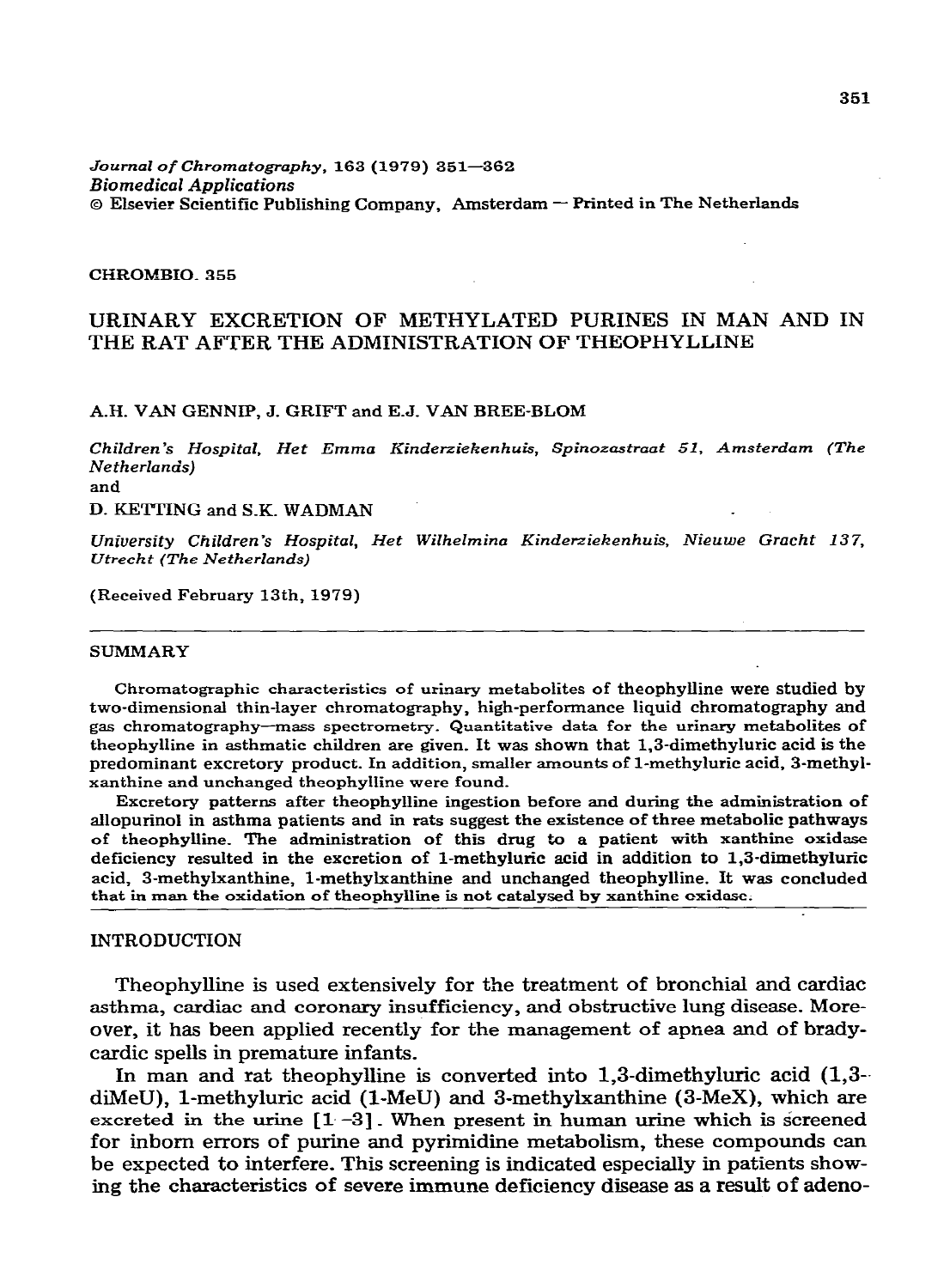**sine deaminase (ADA) deficiency [4, 53 and purine nucleoside phosphorylase (NP) deficiency [6,7]** \_

**We felt there was a need to study the chromatographic parameters of these compounds in detail. The methods employed include two-dimensional thin-layer chromatography (TLC) as described previously [SJ and high-performance liquid chromatography (HPLC). As far as we know gas chromatography-mass spectrometry of the trimethylsilyl (TMS) derivatives of the methylated uric acids has not yet been described.** 

**As little is known about the quantitative aspects of theophylline metabolism, we also investigated urinary concentrations in patients under treatment. The metabolic pattern does suggest that xanthine oxidase (X0) is a catalyst for the in vivo oxidation of theophylline. However, milk X0 does not have this activity in vitro [l] . We had the opportunity to study the effect of allopurinol on the metabolism of this drug in asthma patients under treatment and in rats. Also the oxidation of theophylline in a patient with X0 deficiency could be investigated. In this paper we present the data obtained from these studies.** 

#### **METHODS**

### *Screening for urinary metabolites of theophylline*

**Screening was performed by two-dimensional TLC, after isolation of these substances from the urine by anion-exchange column chromatography as de-** . **scribed previously [8]** \_ **Elution was performed with 5 ml of 0.1 M ammonia (fraction I), 40 ml of water (fraction II), 150 ml of 0.01 M formic acid (fraction III) and 150 ml of 4 M formic acid (fraction IV).** 

### *Preparative TLC*

**The same stationary and mobile phases as described for the screening procedure were used. Unknown compounds were scraped off and extracted from the cellulose with 0.1 M ammonia. The extracts were centrifuged and investigated by UV spectrometry at various pH values.** 

### *High-performance liquid chromatography*

**HPLC was performed as described previously [ 8]\_ For identification of the peaks a Perkin-Elmer Model LC-55 UV-Vis spectrophotometric detector with scanning accessory was used. Quantitative HPLC of urinary 1,3dimethylxanthine (1,3-diMeX), 3-MeX and 1-methylxanthine (l-MeX) was performed on fraction III, and HPLC of l-MeU and l,\$-diMeU on fractions III and IV of the**  isolation procedure using as the mobile phase acetonitrile (UV grade) sodium **acetate/acetic acid buffer (10 mmol/l, pH 4.0) (7:93, v/v) (see ref. 9). A solvent flow-rate of 2.0 ml/min was used and continuous monitoring of the eluent was performed at 280 nm. At the top of the peaks UV spectra were scanned for confirmation.** 

**Calibration curves were prepared and a linear relationship between extinction peak area and concentration was found. For determination of the recoveries the synthetic compounds were added to a preanalyzed** *urine.*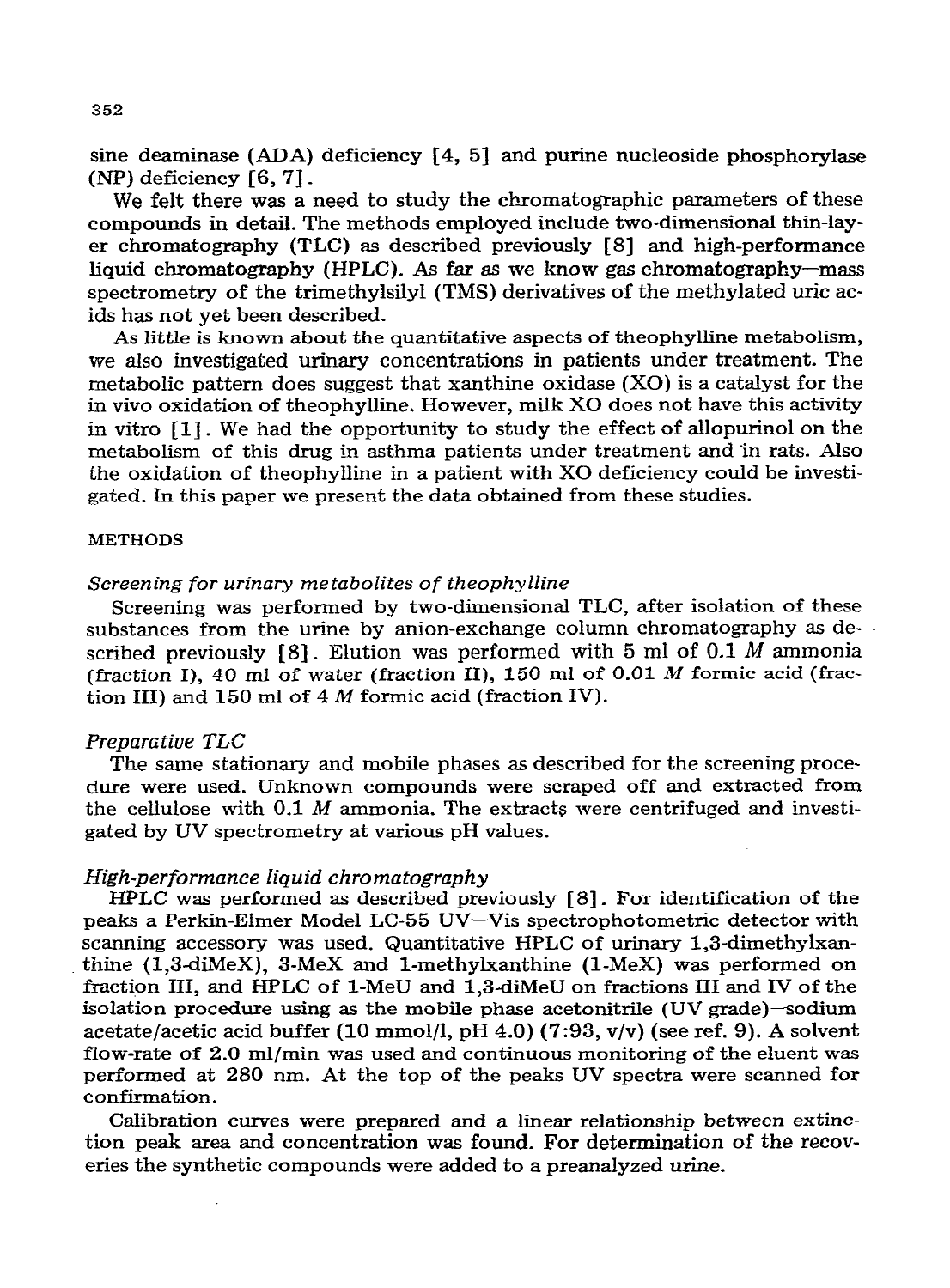### *1 -Methyluric acid*

1-Methyluric acid was synthesized by the oxidation of 0.2 mM 1-MeX in ox**ygen-saturated water, adjusted to pH** *7.4* **with ammonia, and an excess of xanthine oxidase (from milk, Boehringer, Mannheim,G.F.R.), The course of the reaction was monitored by UV spectrometry. Isolation of l-MeU from the reaction mixture was performed by anion-exchange column chromatography as described for urine [ 81.** 

### *Gas-liquid chromatography-mass spectrometry*

**The 70 eV mass spectra of the trimethylsilyl (TMS) derivatives of 1,3-diMeU, l-MeU and 3-MeU were recorded on a Jeol JGC-20 KP/JMS-D 100/W-JMA system combination at an ion source temperature of 150",** an **accelerating voltage**  of  $3 \text{ kV}$  and an ionizing current of  $300 \mu\text{A}$ .

**For this purpose the extracts obtained from preparative TLC were evaporated to dryness under reduced pressure at 40". The extracted or synthesized compounds were converted to TMS derivatives with a mixture of N,O-bis(trimethylsilyl)acetamide (BSA) and pyridine (1** : **3) plus 1% trimethylchlorosilane (TMCS) [lo, 111 in a tightly closed glass tube at 70" for 30 min. Gas chroma**tographic conditions were as follows: dual glass columns  $(8 \text{ ft.} \times 1/8 \text{ in. } I.D.)$ **packed with 5% GE SE-52 on Chromosorb W AW DMCS, 100-120 mesh (HP); carrier gas, helium, 30 ml/min; oven temperature 250"** 

# *Uric acid*

**Uric acid was determined with uricase.** 

## **RESULTS**

### Identification of 1,3-dimethyluric acid and 1-methyluric acid

**During the isolation of the purines from the urine by anion-exchange chromatography, 1,3diMeU was mainly- eluted with fraction III, to a lesser extent with fraction IV. Theophylline (1,3diMeX) was eluted completely in fraction III. Fig. 1 represents the chromatogram of fraction III from the urine of a sixmonth-old boy with the characteristics of severe combined immune deficiency disease (SCID) under treatment with theophylline. A marked spot (48) in the position of- 1,3diMeU is present. Only a small spot of 1,3-diMeX can be seen. Both substances gave a blue to pink colour with mercuric acetate-diphenylcarbazone. The UV absorption spectrum of compound 48, isolated from the twodimensional chromatogram, was identical with that of authentic 1,3-diMeU.**  Characteristic UV absorption data of the methylated uric acids are given in Table I. In HPLC the isolated compound eluted in the position of 1,3-diMeU. The

#### **T\_mLE I**

**UV ABSORPTION MAXIMA (nm) IN 0.1** *M* **HYDROCHLORIC ACID (I), 0.05** *M SODIUM*  **PHOSPHATE, pH 7.4 (II) AND 0.1** *M* **AMMONIA (III)** 

|                 |         | п   | ш   |  |
|-----------------|---------|-----|-----|--|
| $1,3$ -di $MeU$ | 286 294 |     | 295 |  |
| $1-MeU$         | 283     | 288 | 292 |  |
| $3-MeU$         | 286     | 292 | 292 |  |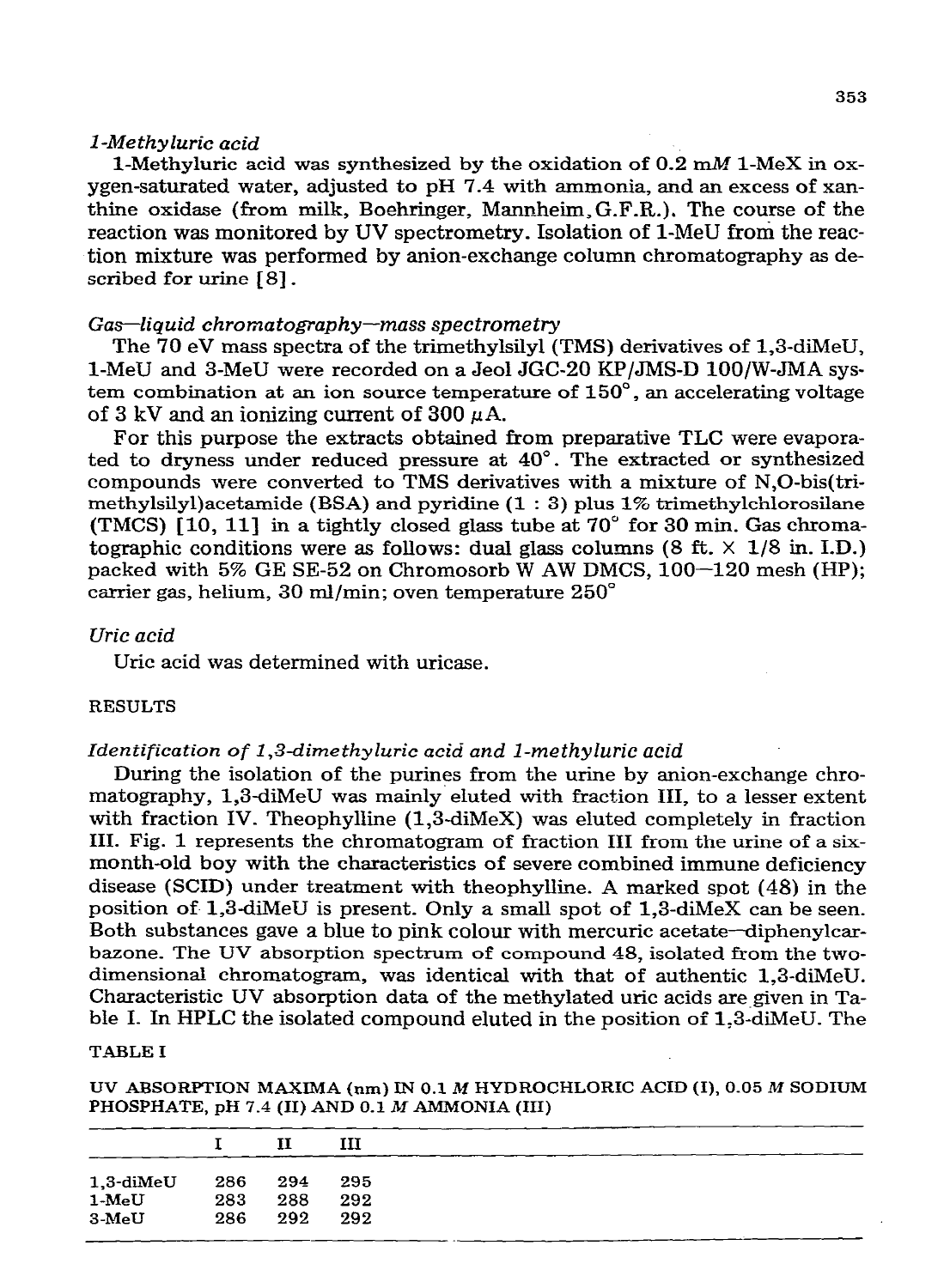

**Fig. 1. Two-dimensional chromatogram of fraction III from the urine of the patient with severe combined immune deficiency disease. Sorbent: cellulose 0.1 mm on DC-Alufolien (Merck, Darmstadt, G.F.R., No. 5552). Solvent 1 = isopropanol-5% ammonia (8:2, v/v).**  Solvent  $2 =$  butanol-acetic acid-water  $(8:2:2, v/v/v)$ . Chromatogram is developed twice by the ascending technique in both solvents. Large spot 48 represents 1,3-di-MeU; spot 39 = **1,3-diMeX. See also ref. 8.** 

**UV spectrum of the eluate corresponding to the peak of the isolated compound matched that of 1,3-diMeU. The mass spectrum obtained after GLC of the TMS derivative (see Fig. 2a) was identical with that of 1,3-diMeU obtained from Fluka (Buchs, Switzerland).** 

**l-Methyluric acid was isolated from the urine of an asthma patient under treatment with theophylline. Isolation and identification of this compound was performed using the same procedures as for 1,3-diMeU. The mass spectra of l-**MeU and 3-MeU are given in Fig. 2b and c.

## *Quan titatiue analysis*

Fig. 3 shows representative chromatograms on the  $\mu$ Bondapak C<sub>18</sub> column **of fractions III and IV from a patient on theophylline therapy. 3-MeU, l-MeU,**  3-MeX, 1-MeX, 1,3-diMeU and 1,3-diMeX are eluted after 131, 166, 183, 205, **237 and 400 set and their overall recoveries are 93, 88,92, 92, 89 and 92% respectively (n=5).** 

**Ailopurinol and its metabolites oxipurinol, allopurinol riboside and oxipur**inol-7-riboside are eluted after 143, 134, 145 and 174 sec, respectively. Hypo**xanthine and xanthine are eluted after 128 and 133 set, respectively, and uric acid is eluted after 102 sec. So these compounds do not interfere in the analysis of theophylline metabolites.**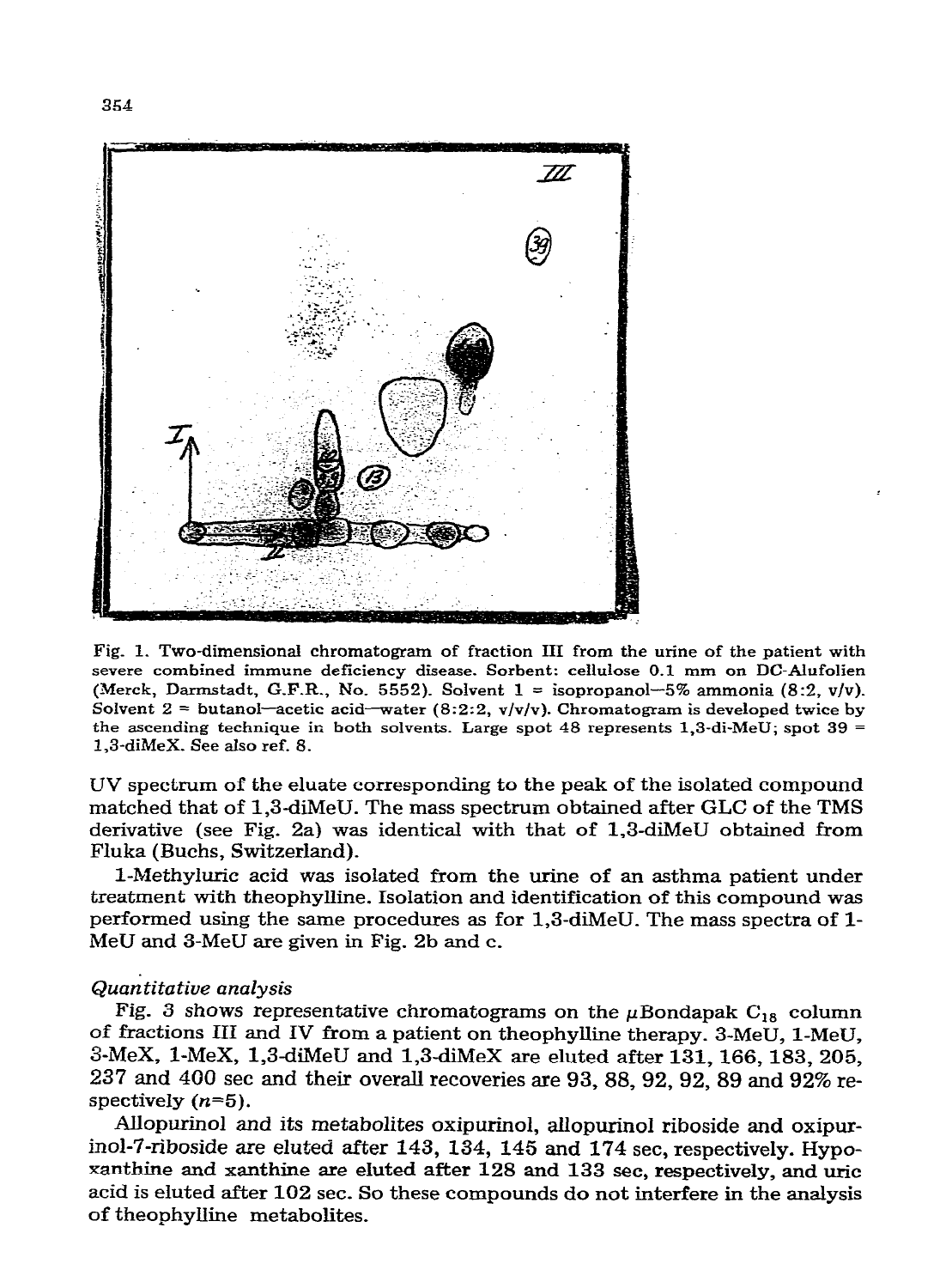

**Fig. 2. Mass spectra of the trimethykiiyl derivatives of 1,3-diMeU (a), l-MeU (b) arid 3-MeU (c) using a GLC inlet system. 1,3-diMeU was isolated from the urine by preparative TLC. Chromatographic and mass spectrometric conditions as described in Methods.** 

**Comparison of the HPLC elution profiles of fractions III and IV from the urine of patients and rats before and during therapy with theophylhne revealed that, in the urine without theophylline, some UV absorbing compounds were eluted in front of 1-MeU. However, the area of the chromatogram occupied by theophylline and its metabolites was practically empty and as confirmed by "peals top UV spectrometry" there was no interference by other substances.** 

# **Excretion** *values*

**Excretion data for the SCID patient and five asthma patients under treatment with theophylline are summarized in Table II. In four of them 24-h urine**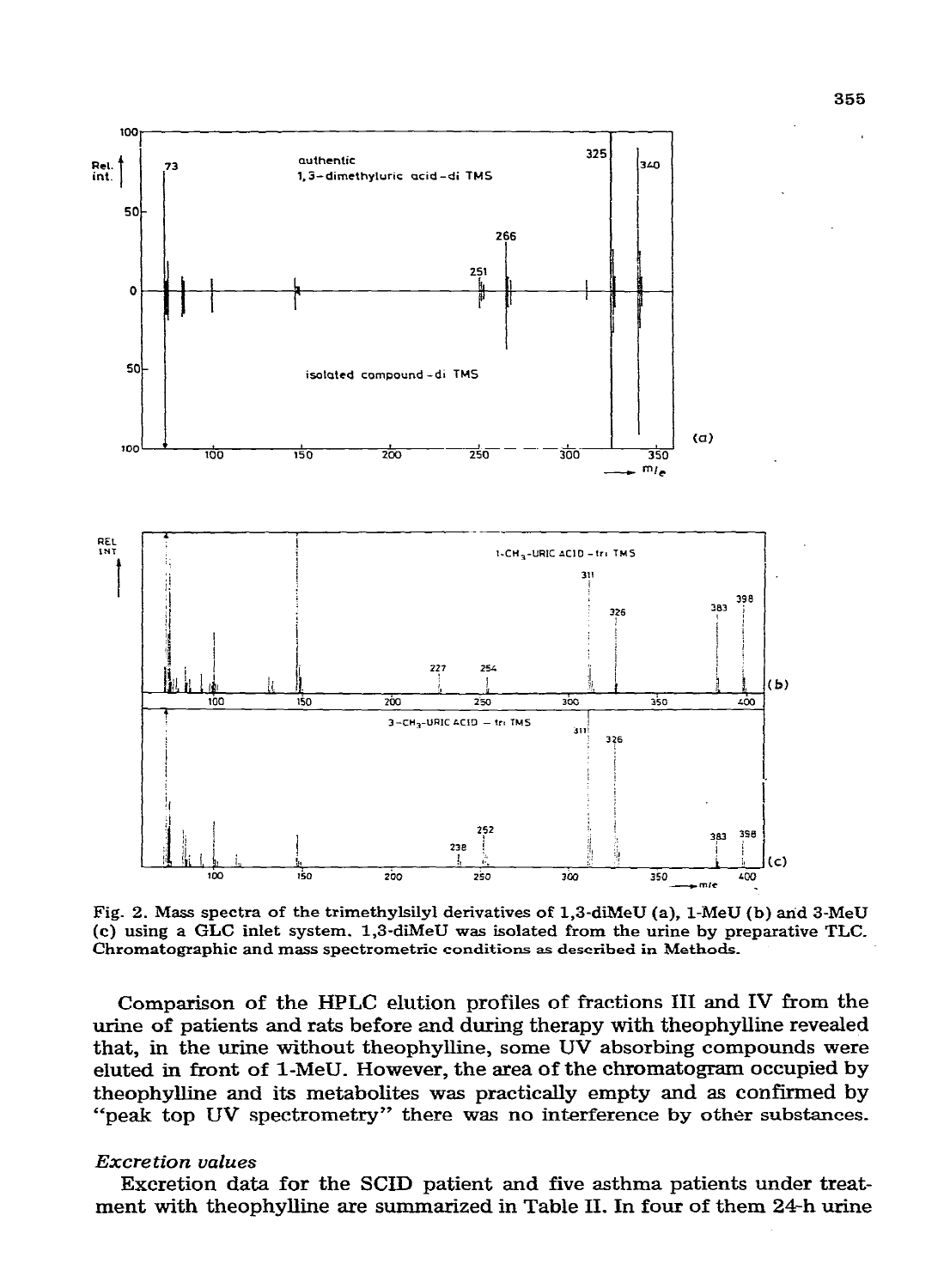

**Fig. 3. HPLC of urinary N-methylpurines in fractions III and IV from a patient on theophyl**line therapy. Column: µBondapak C<sub>13</sub>, 30 cm × 4 mm I.D. Eluent: acetonitrile (UV grade)**sodium acetate/acetic acid buffer (10 mmol/l, pH d-0)(7:93, v/v).Flow-rate: 2.0 ml/min. UV**  detection at 280 nm. Peaks: I = 1-MeU;  $\Pi = 3$ -MeX;  $III = 1$ -MeX;  $IV = 1,3$ -diMeU;  $V = 1,3$ **diMeX\_** 

 $\begin{smallmatrix} 1\\ 1\\ 1 \end{smallmatrix}$ 

**samples were collected and excretion values were related to the intake. (see Table III). The results demonstrate that 1,3-diMeU is the main excretion prod**uct, followed by 1-MeU, 3-MeX and unchanged 1,3-diMeX. Only traces of 1-**\_MeX were seen. However, in the SCID patient only small amounts of l-MeU and trace amounts of 3-MeX were present; l-MeX was absent.** 

# *Excretion- patterns in rats following oral administration of theophylline before and during loading with allopurinol*

**Five male WAG rats each weighing approximately 300 g were maintained on a fixed diet during the course of the experiment. A 24-h control urine from**each rat was collected and stored in a freezer (--20<sup>o</sup>) until analyzed. Subse**quently 10 mg of theophylhne in 2 ml of water were administered to each of four rats by stomach tube three times a day on two successive days. The remaining rat served for comparison. On the three following days two rats of the group received 15 mg of theophylline two times a day, the remaining two rats 15 mg of theophylline two times a day as well as** *60* **mg and** *30* **mg allopurinol, respectively, in one dose. From each rat 24-h urine samples were collected daily**  and analyzed for theophylline metabolites by two-dimensional TLC and HPLC. **The quantitative results are summarized in Fig. 4. After the ingestion of theophylline a large amount of 1,3-diMeU, moderate amounts of l-MeU and theophylhne and smaIl amounts of 3-MeX were excreted. In all samples trace**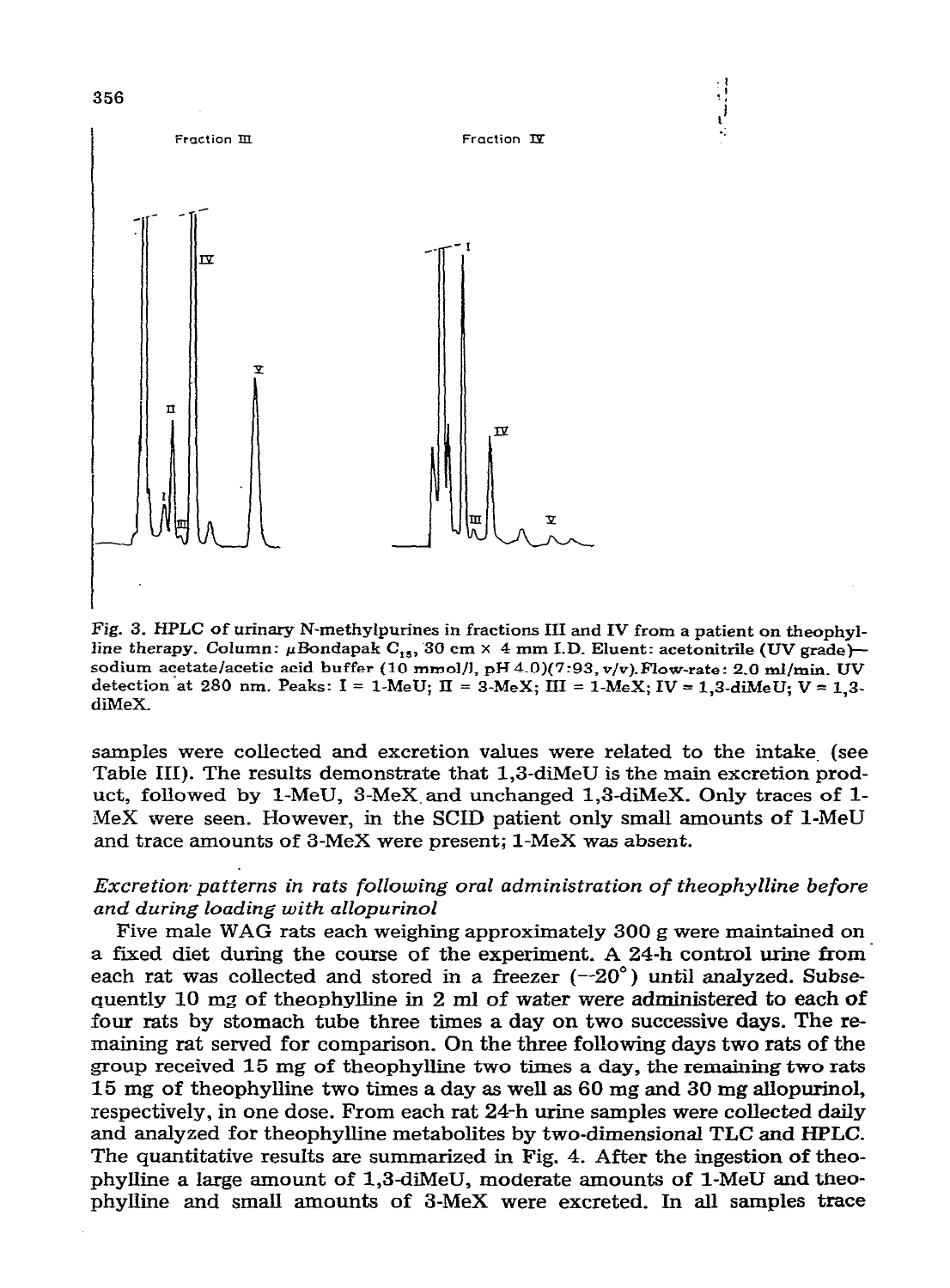#### **TABLE II**

### **URINARY EXCRETION OF THEOPHYLLINE, 1,3-DIMETHYLURIC ACID, I-METHYL-**URIC ACID, 1-METHYLXANTHINE AND 3-METHYLXANTHINE IN PATIENTS **RECEIVING THEOPHYLLINE**

**In H-0. (SCID patient) and K.T. (asthma patient) random urine samples, and in the others**  24-h samples, were analyzed. H.O. received theophylline  $4 \times 154$   $\mu$ mol per day, and K.T.  $2 \times 528$   $\mu$  mol per day (as suppositories). For the other patients see Table III.

| Subject   | <b>Creatinine</b><br>(mmol/l) | $1.3$ -di $MeX$<br>$(\mu \text{mol/l})$ | $1.3-DiMeU$<br>$(\mu \text{mol/l})$ | 1-MeU<br>$(\mu \text{mol/l})$ | $1-MeX$<br>$(\mu \text{mol/l})$ | $3-MeX$<br>$(\mu \text{mol/l})$ |
|-----------|-------------------------------|-----------------------------------------|-------------------------------------|-------------------------------|---------------------------------|---------------------------------|
| H.O. (1)  | 1.9                           | 174                                     | 684                                 | 56                            | $n.d.^*$                        | 19                              |
| H. O. (2) | 1.9                           | 246                                     | 872                                 | 52                            | n.d.                            | 20                              |
| H. O. (3) | 2.3                           | 169                                     | 1684                                | 46                            | n.d.                            | 28                              |
| K.T. (1)  | 3.7                           | 169                                     | 571                                 | 466                           | n.d.                            | 173                             |
| K.T. (2)  | 3.1                           | 76                                      | 361                                 | 407                           | 23                              | 163                             |
| K.T. (3)  | 6.3                           | 140                                     | 811                                 | 709                           | 52                              | 257                             |
| R.C.      | 11.4                          | 79                                      | 786                                 | 772                           | n.d.                            | 218                             |
| R.H.      | 4.1                           | 89                                      | 628                                 | 604                           | 8                               | 335                             |
| D.A.      | 4.9                           | 212                                     | 401                                 | 204                           | 6                               | 71                              |
| H.P.      | 8.3                           | 151                                     | 2306                                | 346                           | 15                              | 675                             |

**\*n.d. = Not detected.** 

amounts of 1-MeX were present before, as well as during, the loading with the **drugs. After administration of allopurinol there was a decrease in the excretion of 1,3&MeU. However, the excretion of l-MeU was reduced to zero and a sharp increase in the excretion of l-MeX was noted; 3-MeX was unaltered. Uric acid became negligible, demonstrating that X0 was strongly inhibited.** 

**TLC patterns of the urinary purines before and after the administration of allopurinol to rats receiving theophylline were in agreement with the HPLC data shown in Fig. 4.** 

# *Excretion patterns in asthma patients on treatment with theophyiline before and during loading with allopurinol*

**Two boys aged 10.5 and** *6.8 years* **were treated for their asthma with aminophylline 3 X 200 mg per day orally and 3** *X* **150 mg per day as suppositories, respectively. During this treatment 24-h urine samples were collected and**  stored in a freezer  $(-20^{\circ})$  until analyzed. Subsequently, on the three following **days, the patients received allopurinol 200 mg per day orally in addition to their theophylline and 24-h urine samples were collected on the third day. TheophylIine metabolites were analyzed by both two-dimensional TLC and HPLC.** Quantitative excretion values are given in Table IV. After the adminis**tration of allopurhol in addition to theophylline an obvious increase in urinary l-MeX was observed in both patients. But the excretion of l-MeU was decreased while 1,3-diMeU remained almost unchanged. A reduction in urinary 3-MeX was found in one patient only.**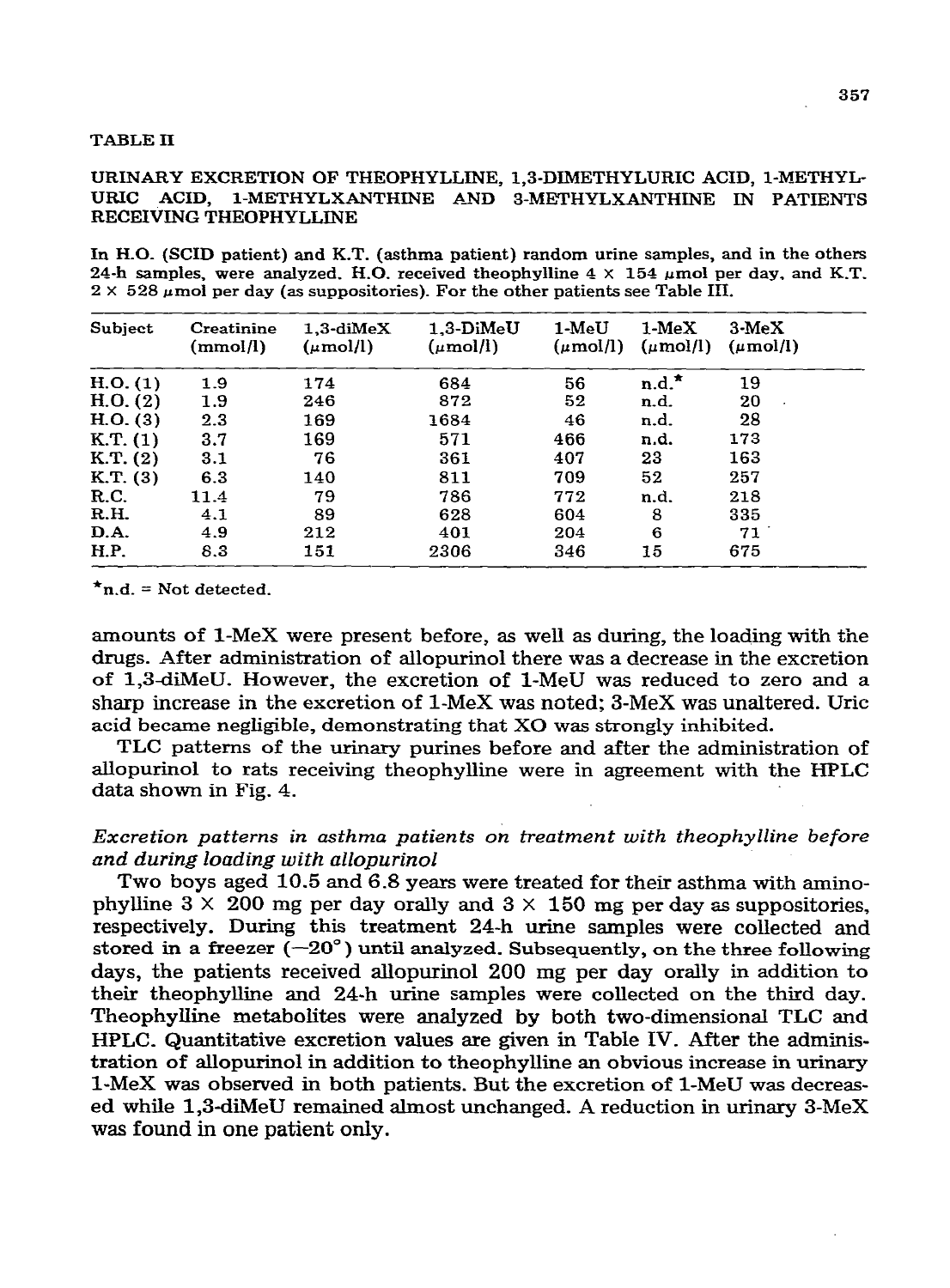**TABLE III** TABLE III

EXCRETION VALUES OF THEOPHYLLINE METABOLITES IN RELATION TO THE AMOUNT OF THEO-<br>PHYLLINE ADMINISTERED EXCRETION VALUES OF THEOPHYLLINE MM'ABOLITES IN RELATION TO THE AMOUNT OF THEO-PHYLLINE ADMINISTERED

| Subject      | L,3-diMeX administered*<br>µmol)                                                   | Excretion (%) |                                     |                    |                 |                               |                               |
|--------------|------------------------------------------------------------------------------------|---------------|-------------------------------------|--------------------|-----------------|-------------------------------|-------------------------------|
|              |                                                                                    |               | 1,3-diMeX 1,3-diMeU                 |                    | $1-MeU$ $1-MeX$ | 3-MeX                         | Total                         |
|              |                                                                                    |               |                                     |                    |                 |                               |                               |
|              |                                                                                    | sar<br>adan   | 8 1 - 8 4<br>8 - 8 8 8<br>8 - 1 - 8 | 21130.<br>21150.52 | conno<br>COCO   | <b>O 4 61 62</b><br>で 8 61 61 | a a a a<br>a d a a<br>a d a a |
|              |                                                                                    |               |                                     |                    |                 |                               |                               |
| ひはんた<br>にはこは | $\begin{array}{c} 1972 \ (s) \\ 4557 \ (i) \\ 5583 \ (i) \\ 594 \ (s) \end{array}$ |               |                                     |                    |                 |                               |                               |

 $*_s = As$  suppositories;  $i = infusion$ .  $\mathbf{r}_s = A s$  suppositories;  $i = \text{inifu}$ 

 $\frac{1}{2}$ 

ŗ

 $\begin{array}{c} \frac{1}{2} \\ \frac{1}{2} \end{array}$ 

í,

ļ  $\mathbf{r}$ 

t

 $\frac{1}{2}$   $\frac{1}{2}$   $\frac{1}{2}$   $\frac{1}{2}$   $\frac{1}{2}$ 

 $\overline{ }$ 

 $\ddot{i}$ 

ĭ

 $\ddot{i}$  $\ddot{\phantom{a}}$ 

ï

 $\ddot{\phi}$ 

l,

٠.

 $\ddot{\phantom{0}}$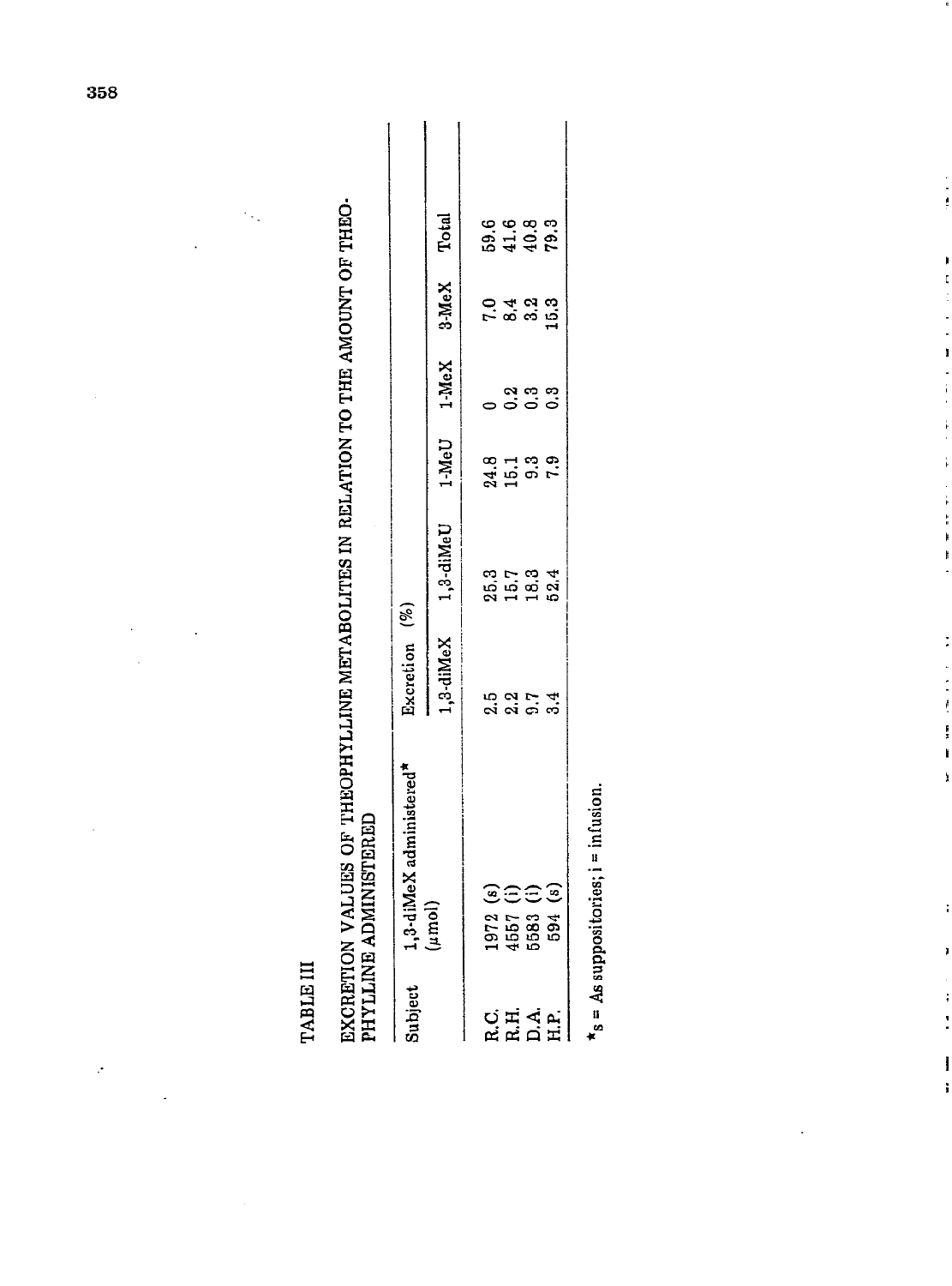

**Fig. 4. Urinary theophylline metabolites in rats following oral administration of theophyl**line before and during loading with allopurinol.  $x \rightarrow x$ , Theophylline;  $q \rightarrow -q$ , 1,3-diMeU; **I** ---**E**, **1**-MeU; o ------o, **3-MeX;**  $\bullet$ **-----**, **1-MeX**.

## *Excretion pattern in a patient with X0 deficiency after ingestion of theophylline*

*In X0* **deficiency xanthine is not oxidized to uric acid. X0 is also necessary for the oxidation of hypoxanthine to xanthine. A xanthiuuric girl, aged I.5 months (described elsewhere [12]), was given a single dose of 25 mg euphyllin (3 mg per kg body weight) as a suppository and a 24-h urine sample was collected in order to investigate the metabolic fate of theophylline.** 

**1,3-diMeU was found to be the most prominent metabolite of theophylline in the urine. Also moderate amounts of l-MeU and I-MeX were present. This was confirmed by the UV spectra scanned at the tops of the peaks during HPLC. Quantitative data are given in Table V.**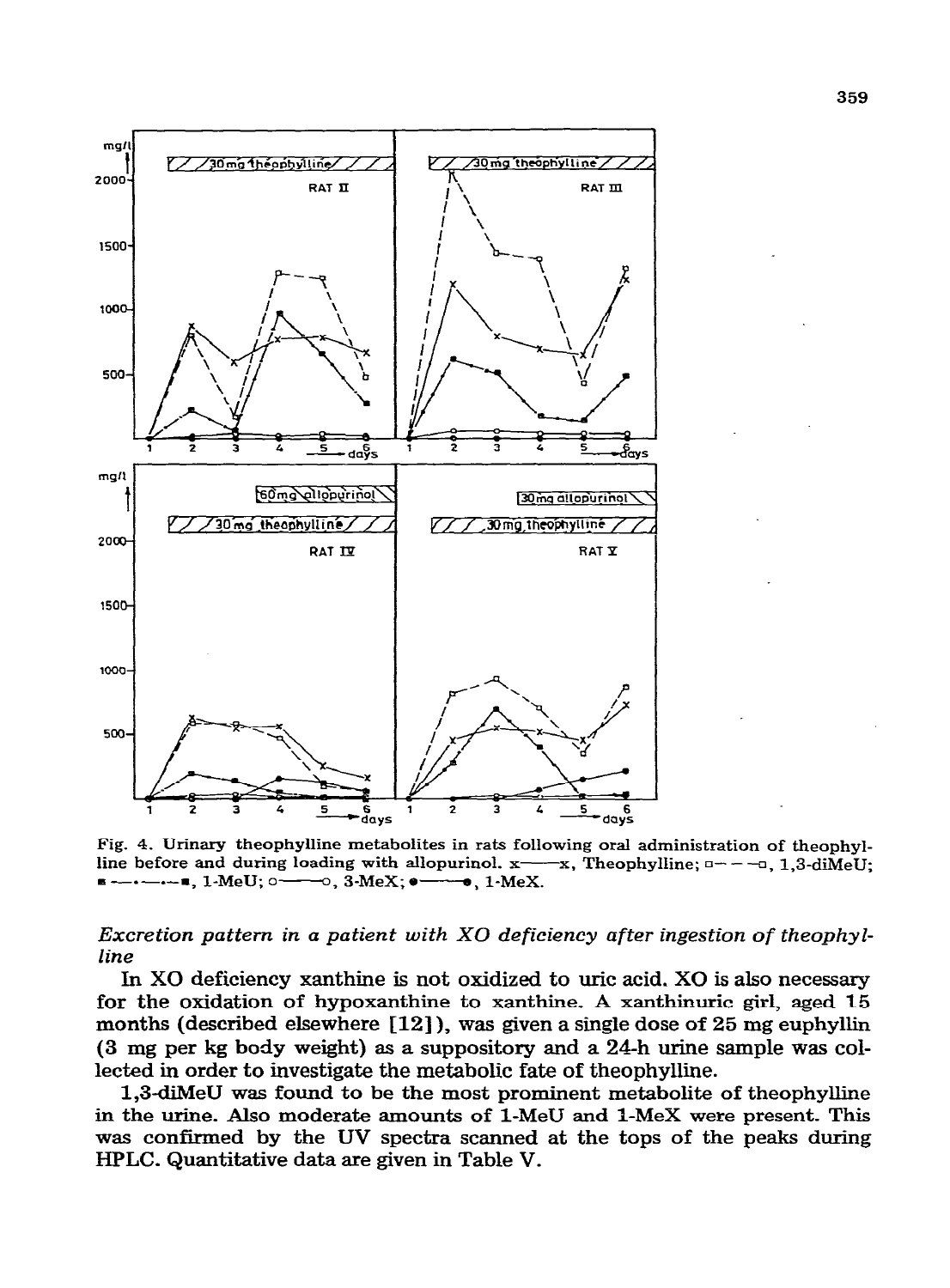### **TABLE IV**

### URINARY EXCRETION OF N-METHYLATED PURINES AND URIC ACID IN TWO ASTH-**MA PATIENTS UNDER TREATMENT WITH THEOPHYLLINE BEFORE AND DURING LOADING WITH ALLOPURINOL**

**For doses see text.** 

| Medication |                 | Theophylline |                           |                                  | Theophylline | allopurinol               |                                  |
|------------|-----------------|--------------|---------------------------|----------------------------------|--------------|---------------------------|----------------------------------|
| Patient    | Compound        | $\mu$ mol/l  | $\mu$ mol/g<br>creatinine | $\mu$ mol per<br>24 <sub>h</sub> | $\mu$ mol/l  | $\mu$ mol/g<br>creatinine | $\mu$ mol per<br>24 <sub>h</sub> |
| M.S.       | $1,3$ -diMeX    | 42           | 39                        | 38                               | 169          | 226                       | 220                              |
|            | $1.3$ -diMeU    | 1260         | 1162                      | 1123                             | 944          | 1266                      | 1227                             |
|            | 1-MeU           | 518          | 478                       | 461                              | 209          | 280                       | 271                              |
|            | $1-MeX$         | $n.d.^*$     | n.d.                      | n.d.                             | 320          | 429                       | 416                              |
|            | $3 \text{ MeX}$ | 580          | 534                       | 516                              | 383          | 513                       | 497                              |
|            | Uric acid       | 3100         | 2858                      | 2759                             | 1300         | 1743                      | 1690                             |
| J.R.       | $1,3$ -diMe $X$ | 57           | 41                        | 16                               | 31           | 43                        | 23                               |
|            | 1.3-diMeU       | 1398         | 990                       | 391                              | 404          | 567                       | 303                              |
|            | $1-MeU$         | 769          | 545                       | 215                              | 78           | 110                       | 59                               |
|            | $1-MeX$         | n.d.         | n.d.                      | n.d.                             | 126          | 177                       | 94                               |
|            | $3-MeX$         | 1229         | 870                       | 344                              | 214          | 300                       | 160                              |
|            | Uric acid       | 4000         | 2832                      | 1120                             | 1800         | 2528                      | 1350                             |

 $\star$ n.d. = Not detected.

### **TABLE V**

**URINARY EXCRETION OF N-METHYLPURINES IN A PATIENT WITH X0 DEFICIEN-**CY BEFORE AND AFTER THE ADMINISTRATION OF THEOPHYLLINE  $(110 \mu mol)$ 

| Excretion    |             | Without theophylline      |                      | Theophylline administered |                           |                       |
|--------------|-------------|---------------------------|----------------------|---------------------------|---------------------------|-----------------------|
| product      | $\mu$ mol/l | $\mu$ mol/g<br>creatinine | $\mu$ mol per<br>24h | $\mu$ mol/l               | $\mu$ mol/g<br>creatinine | $\mu$ mol per<br>24 h |
| Theophylline | $n.d.^*$    | n.d.                      | n.d.                 | 36.1                      | 118                       | 9.4                   |
| 1,3-diMeU    | n.d.        | n.d.                      | n.d.                 | 268                       | 879                       | 69.7                  |
| $1-MeU$      | n.d.        | n.d.                      | n.d.                 | 214                       | 702                       | 55.6                  |
| $3-MeX$      | 4.8         | 9.3                       | 1.1                  | 45.2                      | 148                       | 11.8                  |
| $1-MeX$      | 26.5        | 86.9                      | 6.2                  | 78.3                      | 257                       | 20.4                  |

 $\star$ n.d. = Not detected.

#### **DISCUSSION**

**By two-dimensional TLC screening of urinary purines and pyrimidines in a**  patient with SCID, an abnormal high excretion of an unknown compound, later identified as  $1,3$ -diMeU, was observed. It is known from the literature  $[1-3]$ **that 1,3-diMeU is the main metabolite of theophylline and indeed the SCID patient appeared to have been treated with theophylline. In addition, l-MeU**  [2, 3] and 3-MeX [3, 13] are reported to be theophylline metabolites. Both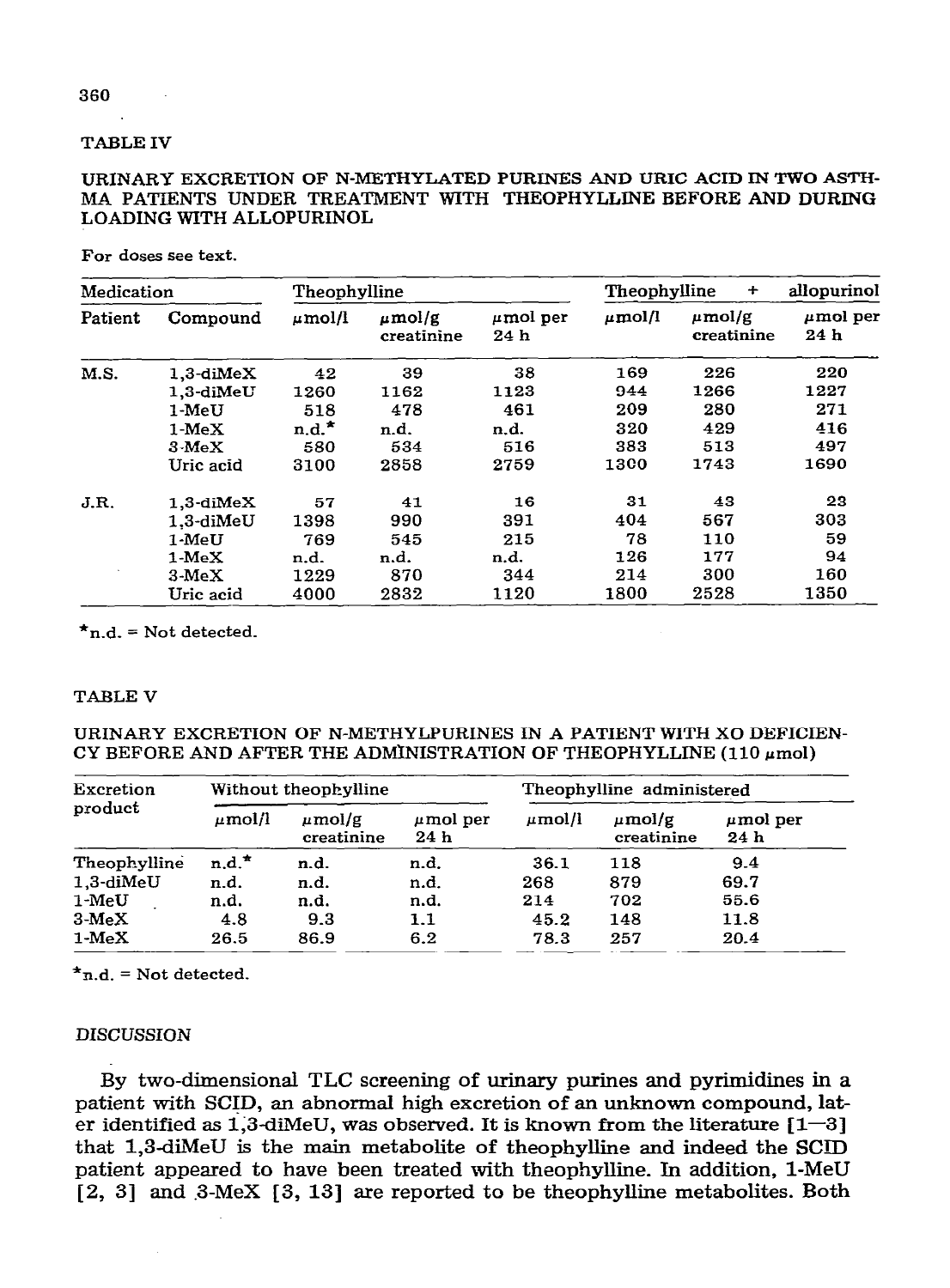

**Fig. 5. Metabolic pathways of theophylline in man and in the rat.** 

**compounds are excreted in moderate amounts in the urine of adults receiving theophylline. However, our patient excreted only small amounts of l-MeU and traces of 3-MeX. This raised the question of whether theophylline in children and adults could follow different metabolic pathways. Such a hypothesis was supported by the fact that in children the plasma theophylline clearance is approximately 40% greater than that in adults [14]** \_ **Investigation of the urines of five asthmatic children treated with theophylhne revealed the excretion of considerable amounts of 1,3-diMeU, moderate amounts of I-MeU and unchanged theophylline and small amounts of 3-MeX and l-MeX. These findings argue against the theory of different pathways for theophylhne in children and adults. The higher plasma clearance in children could be explained by a greater capacity of the liver in children to metabolize theophylline- The very low urinary concentrations of l-MeU, 3-MeX and l-MeX in the terminal phase of the patient with SCID, may be caused by a decreased metabolic activity of his liver result**ing in a reduced N-demethylation of theophylline.

**The results of the experiments with theophylline and aUopurino1 in rats and**  in asthma patients point to probable metabolic pathways of theophylline in **rats and in man being those shown in Fig. 5. The oxidation of theophylhne without demethylation appears to be the major route. For a small part theophylline is demethylated at position 1 giving 3-MeX, which does not seem to be metabolized further because urinary 3-MeU was not found. On the other hand, theophylline is demethylated at position 3 to give l-MeX, which is excreted in small amounts.** 

**Moreover, the moderate excretion of I-MeU indicates that l-MeX may be an intermediate in the formation of l-MeU. This is supported by the significant increase of l-MeX and the decrease of l-MeU after the administration of allopurin01 in the theophylline-treated patients and rats. These findings also indicate that l-MeU is formed by the oxidation of l-MeX, catalyzed by X0 or another enzyme which is inhibited by allopurinol and not by demethylation of 1,3 diMeU, as was suggested in the literature [ 31.** It can **be concluded from in vitro experiments [ 11,** our **experiments in rats and the results from our patient with XOD, that the X0-catalyzed oxidation of theophylline cannot be the sole pathway of 1,3-diMeU formation\_ With X0 from milk and from human liver 3-MeX cannot be converted into 3-MeU either, but l-MeU and 7-MeU do arise from l-MeX and 7-MeX, respectively [ 15, IS]** \_ **Apparently, a methyl substitution on**